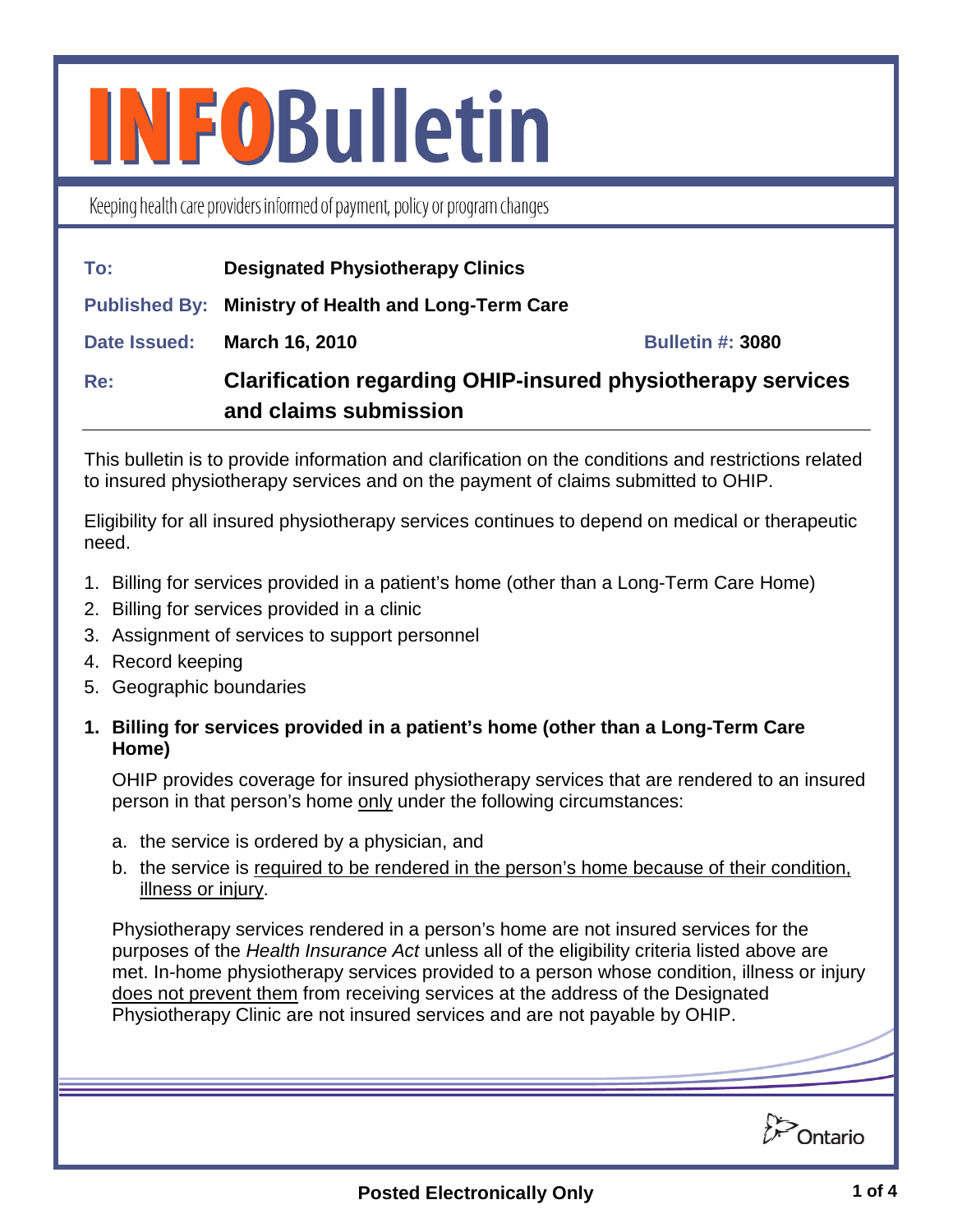Claims for physiotherapy services rendered in a person's home that do meet the eligibility criteria are to be submitted for payment under fee codes V822A (Initial visit-home) and V832A (Subsequent visit-home only).

# **2. Billing for services provided in a clinic**

With the exceptions of services provided in a person's home or in a Long-Term Care Home, in order for physiotherapy services to be insured the services must be provided at the Designated Physiotherapy Clinic address listed in the "Schedule of Designated Physiotherapy Clinics" (the Schedule) or, if applicable, at the new location subsequently approved by the Minister for that facility.

Under subsection 35(10) of Regulation 552 of the *Health Insurance Act*, every physiotherapy clinic listed in the Schedule of Designated Physiotherapy Clinics is prescribed as a health facility for the purposes of the Act. The location listed beside each clinic in the Schedule is the only location that is a health facility/ Designated Physiotherapy Clinic for the purposes of the provision of insured services (unless the Minister has subsequently approved a change in that location for that facility in accordance with section 2(7) of the *Health Insurance Act*).

Physiotherapy services rendered at an address other than that listed for a Designated Physiotherapy Clinic in the Schedule (or at a subsequently approved new location) are not insured services and are not payable by OHIP.

# **3. Assignment of services to support personnel**

As communicated in Bulletin 3075, several conditions must be met for payment by OHIP relating to the use of physiotherapy support personnel.

To qualify for payment, an assigned service must be delivered by a support worker:

- a. who is employed by a designated physiotherapy clinic, and
- b. whose qualifications and training in respect of a physiotherapy service satisfy the standards for professional practice of the College of Physiotherapists of Ontario in respect of physiotherapist support personnel.

An "assigned service" means a physiotherapy service rendered by a support worker:

- a. under the direction and supervision of a designated physiotherapist in accordance with the standards of the College of Physiotherapists of Ontario that apply in respect of physiotherapists working with physiotherapist support workers,
- b. to a patient with whom the supervising designated physiotherapist has an ongoing professional relationship, and
- c. when the supervising designated physiotherapist is available to direct and supervise the support worker at the time the support worker renders the service.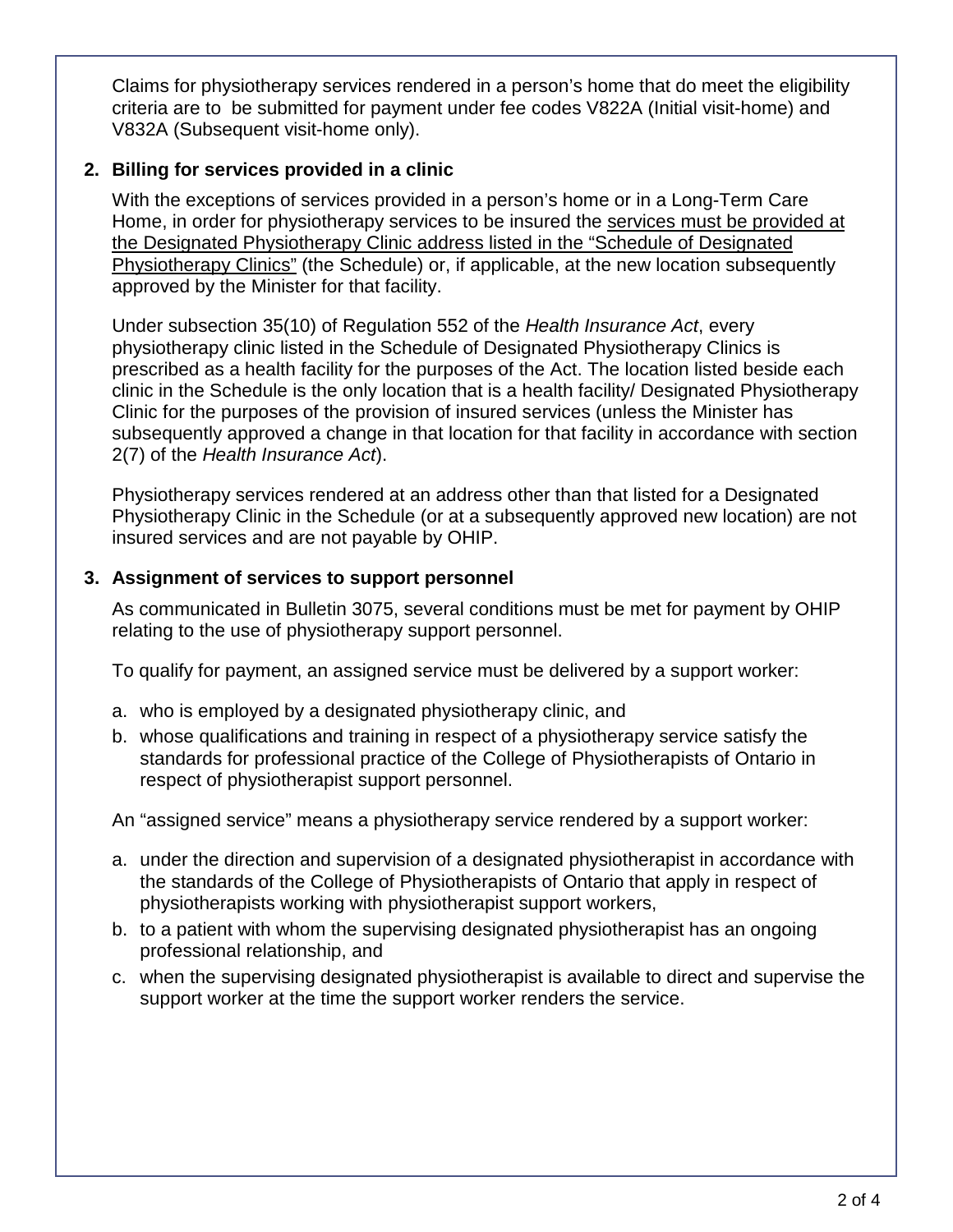Failure to prepare and maintain written records for services assigned to support personnel in accordance with requirements set out in the regulations under the *Health Insurance Act* (see #4 below) may result in the refusal of the General Manager to pay an account submitted to OHIP for payment.

### **4. Record keeping**

Written records must be maintained relating to insured physiotherapy services provided to an insured person and must include:

- a. the name of the insured person to whom the physiotherapy services were rendered,
- b. the dates when the physiotherapy services were rendered and the location or locations at which the services were rendered on each of those dates,
- c. a detailed description of the services rendered on each date and at each location, and
- d. the name or names of the person(s) who actually rendered the service on each date and at each location and the license or certificate of registration number issued by the College of Physiotherapists to the physiotherapist who rendered each service, or, in the case of an assigned service, the physiotherapist who directed and supervised the provision of the assigned service.
- e. in the case of an assigned service, details of the aspects of the treatment plan assigned to the support worker, the level of supervision required, and the date of reassessment by the physiotherapist who directed and supervised the provision of the assigned service.

Failure to prepare and maintain written records in accordance with requirements set out in the regulations under the *Health Insurance Act* may result in the refusal of the General Manager to pay an account submitted to OHIP for payment.

# **5. Geographic boundaries**

The Minister of Health and Long-Term Care has the authority to approve a change to the location of a Designated Physiotherapy Clinic. Pursuant to section 2(7) of the *Health Insurance Act*, the Minister may only approve location changes and may not increase the number of prescribed clinics. The Minister will approve location changes where the proposed new location is within the same municipality where the clinic is located prior to the change.

With the exception of physiotherapy services rendered in Long-Term Care homes, the ministry also requires that the provision of insured physiotherapy services by Designated Physiotherapy Clinics takes place in the municipality in which the clinic is located, either at the clinic address as listed in the Schedule or at the home of an insured person.